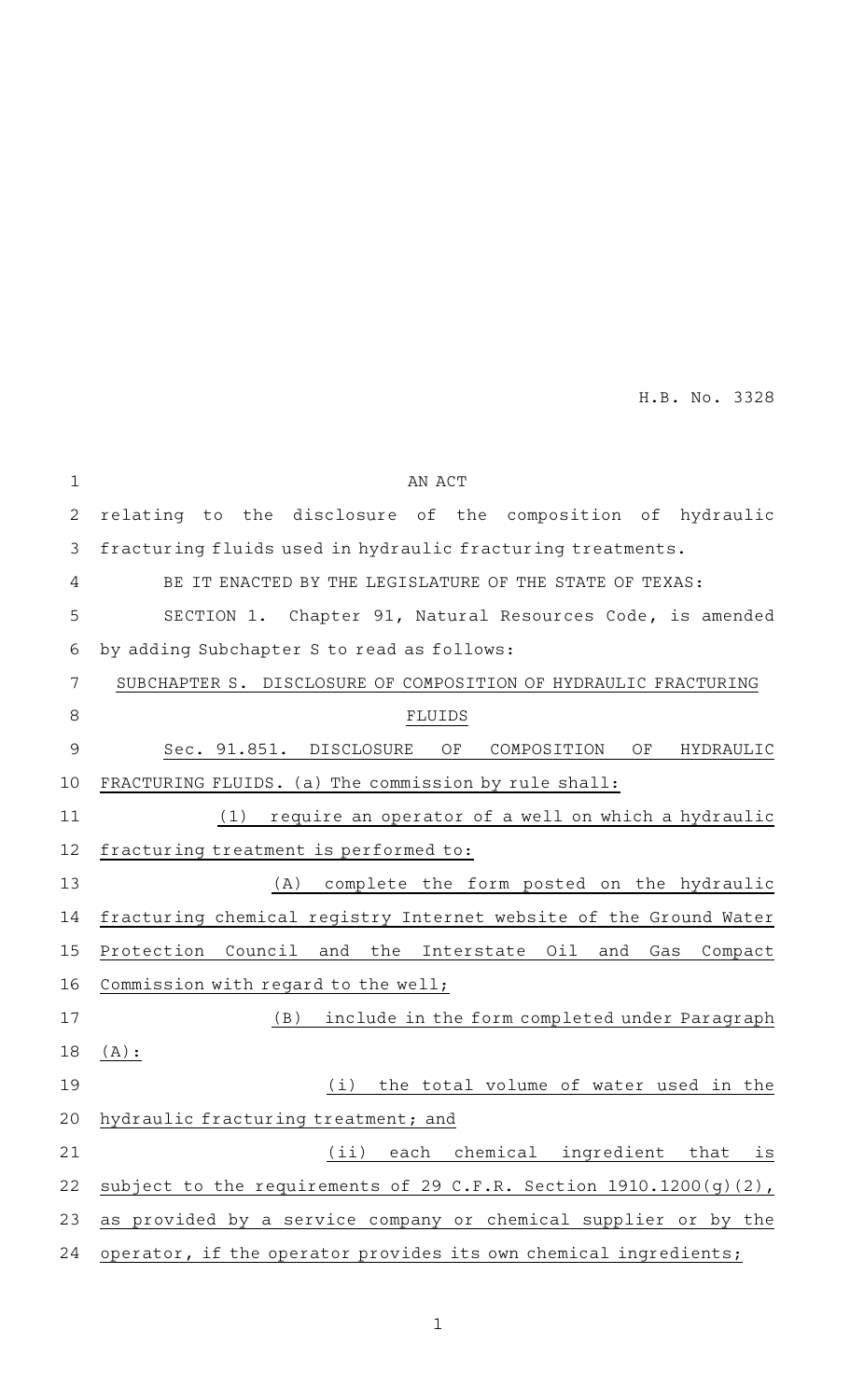(C) post the completed form described by Paragraph (A) on the website described by that paragraph or, if the website is discontinued or permanently inoperable, post the completed form on another publicly accessible Internet website specified by the commission; (D) submit the completed form described by Paragraph (A) to the commission with the well completion report for the well; and (E) in addition to the completed form specified in Paragraph (D), provide to the commission a list, to be made available on a publicly accessible website, of all other chemical ingredients not listed on the completed form that were intentionally included and used for the purpose of creating a hydraulic fracturing treatment for the well. The commission rule shall ensure that an operator, service company, or supplier is not responsible for disclosing ingredients that: (i) were not purposely added to the hydraulic fracturing treatment; (ii) occur incidentally or are otherwise unintentionally present in the treatment; or (iii) in the case of the operator, are not disclosed to the operator by a service company or supplier. The commission rule shall not require that the ingredients be identified based on the additive in which they are found or that the concentration of such ingredients be provided;  $(2)$  require a service company that performs a hydraulic fracturing treatment on a well or a supplier of an 1 2 3 4 5 6 7 8 9 10 11 12 13 14 15 16 17 18 19 20 21 22 23 24 25 26 27 H.B. No. 3328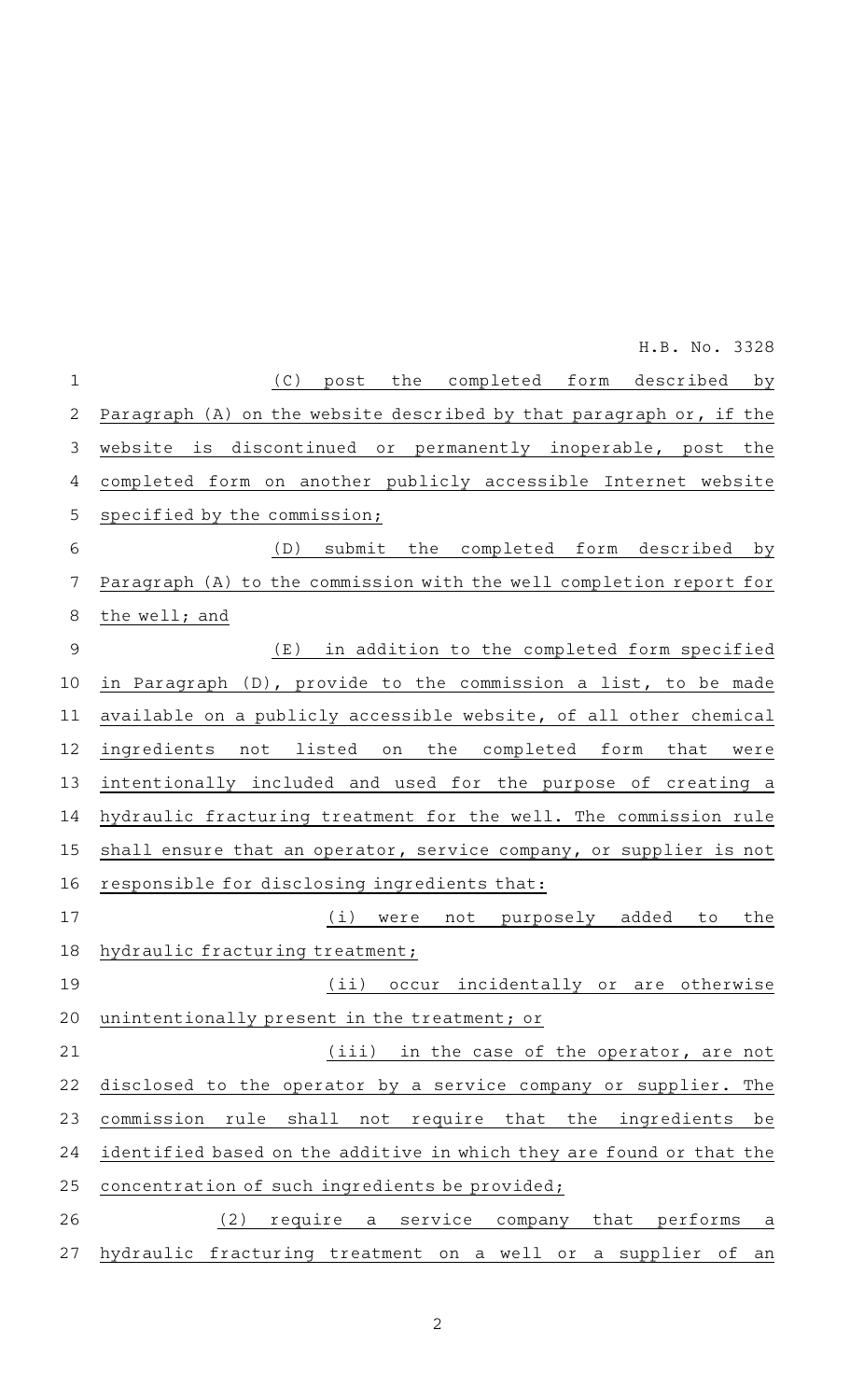additive used in a hydraulic fracturing treatment on a well to provide the operator of the well with the information necessary for the operator to comply with Subdivision (1); (3) prescribe a process by which an entity required to comply with Subdivision (1) or (2) may withhold and declare certain information as a trade secret for purposes of Section 552.110, Government Code, including the identity and amount of the chemical ingredient used in a hydraulic fracturing treatment; (4) require a person who desires to challenge a claim of entitlement to trade secret protection under Subdivision (3) to file the challenge not later than the second anniversary of the date the relevant well completion report is filed with the commission; (5) limit the persons who may challenge a claim of entitlement to trade secret protection under Subdivision (3) to: (A) the landowner on whose property the relevant well is located; (B) a landowner who owns property adjacent to property described by Paragraph (A); or (C) a department or agency of this state with jurisdiction over a matter to which the claimed trade secret is relevant; (6) require, in the event of a trade secret challenge, that the commission promptly notify the service company performing the hydraulic fracturing treatment on the relevant well, the supplier of the additive or chemical ingredient for which the trade secret claim is made, or any other owner of the trade secret being challenged and provide the owner an opportunity to substantiate its 1 2 3 4 5 6 7 8 9 10 11 12 13 14 15 16 17 18 19 20 21 22 23 24 25 26 27 H.B. No. 3328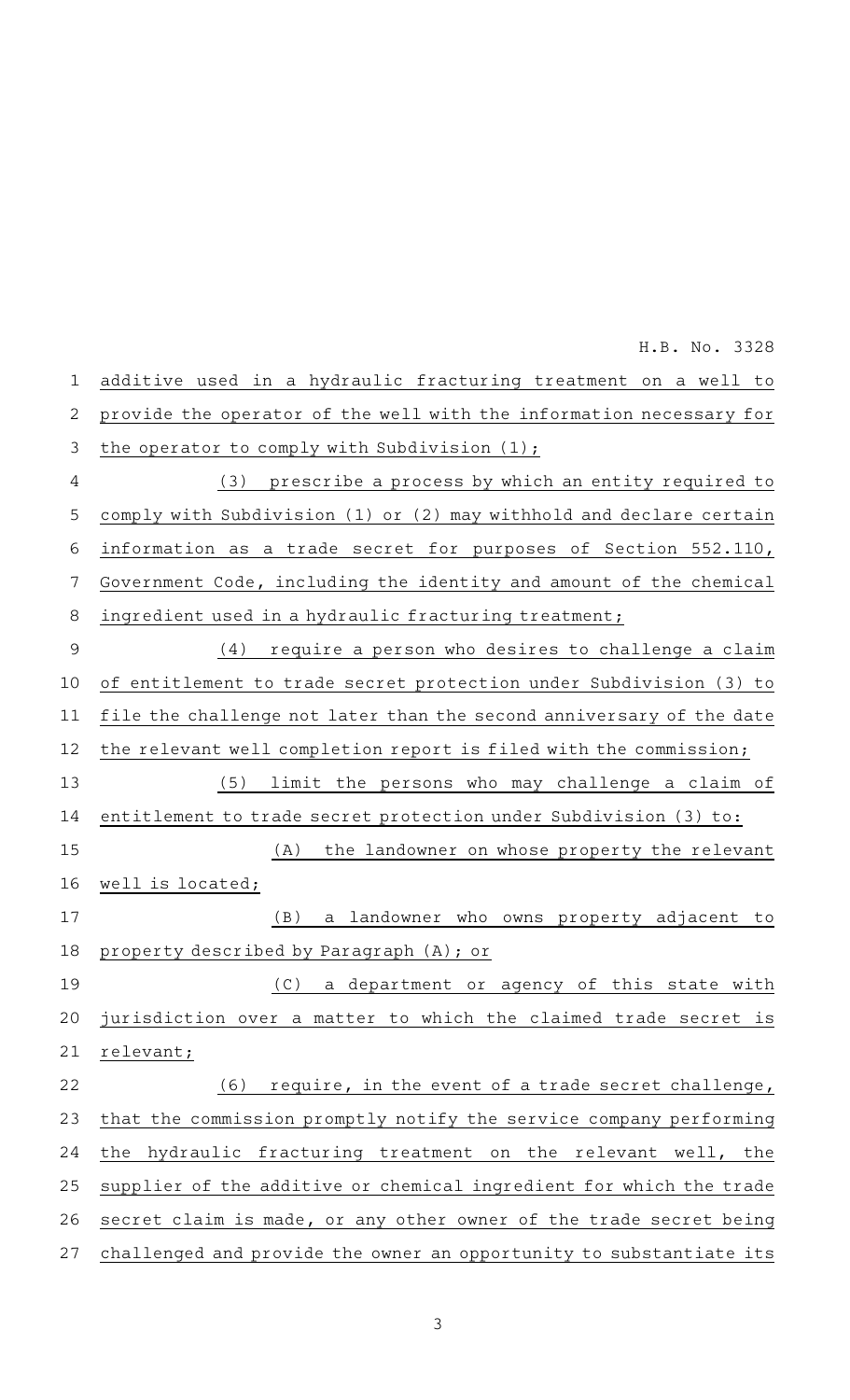H.B. No. 3328

## trade secret claim; and 1

 $(7)$  prescribe a process, consistent with 29 C.F.R. Section 1910.1200, for an entity described by Subdivision (1) or (2) to provide information, including information that is a trade secret as defined by Appendix D to 29 C.F.R. Section 1910.1200, to a health professional or emergency responder who needs the information in accordance with Subsection (i) of that section. 2 3 4 5 6 7

(b) The protection and challenge of trade secrets under this section is governed by Chapter 552, Government Code. 8 9

SECTION 2. Subchapter S, Chapter 91, Natural Resources Code, as added by this Act, applies only to a hydraulic fracturing treatment performed on a well for which an initial drilling permit is issued on or after the date the initial rules adopted by the Railroad Commission of Texas under that subchapter take effect. A hydraulic fracturing treatment performed on a well for which an initial drilling permit is issued before the date the initial rules take effect is governed by the law as it existed immediately before the effective date of this Act, and that law is continued in effect for that purpose. 10 11 12 13 14 15 16 17 18 19

SECTION 3. The Railroad Commission of Texas shall adopt rules under Subchapter S, Chapter 91, Natural Resources Code, as added by this Act, not later than July 1, 2012, with the exception of those rules under Paragraph (E), which are to be adopted not later than July 1, 2013. 20 21 22 23 24

25

SECTION 4. This Act takes effect September 1, 2011.

4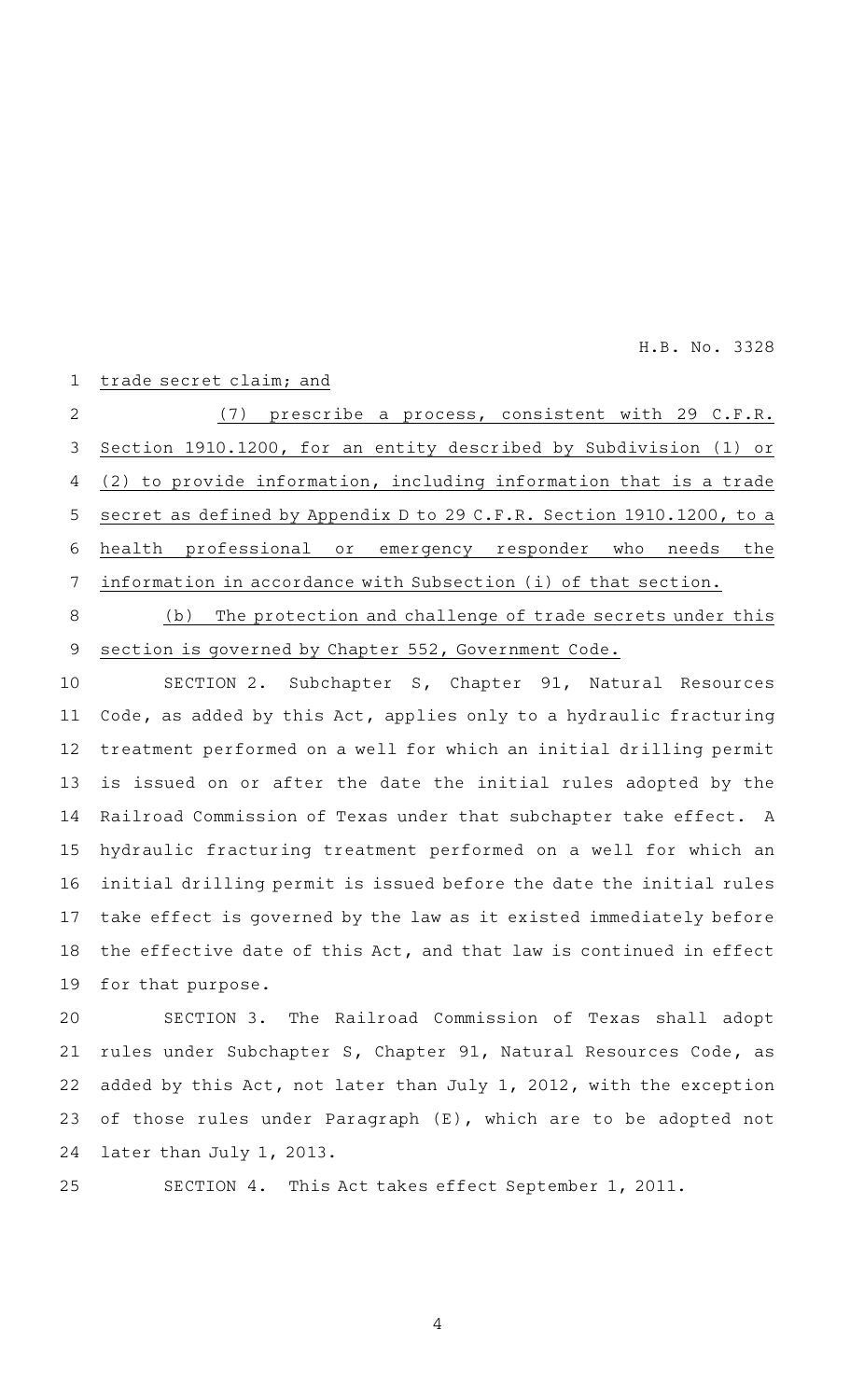H.B. No. 3328

President of the Senate Speaker of the House

I certify that H.B. No. 3328 was passed by the House on May 12, 2011, by the following vote: Yeas 133, Nays 12, 2 present, not voting; that the House refused to concur in Senate amendments to H.B. No. 3328 on May 27, 2011, and requested the appointment of a conference committee to consider the differences between the two houses; and that the House adopted the conference committee report on H.B. No. 3328 on May 29, 2011, by the following vote: Yeas 137, Nays 8, 2 present, not voting.

 $\overline{\phantom{a}}$  , and the contribution of the contribution of the contribution of the contribution of the contribution of the contribution of the contribution of the contribution of the contribution of the contribution of the

Chief Clerk of the House

\_\_\_\_\_\_\_\_\_\_\_\_\_\_\_\_\_\_\_\_\_\_\_\_\_\_\_\_\_\_